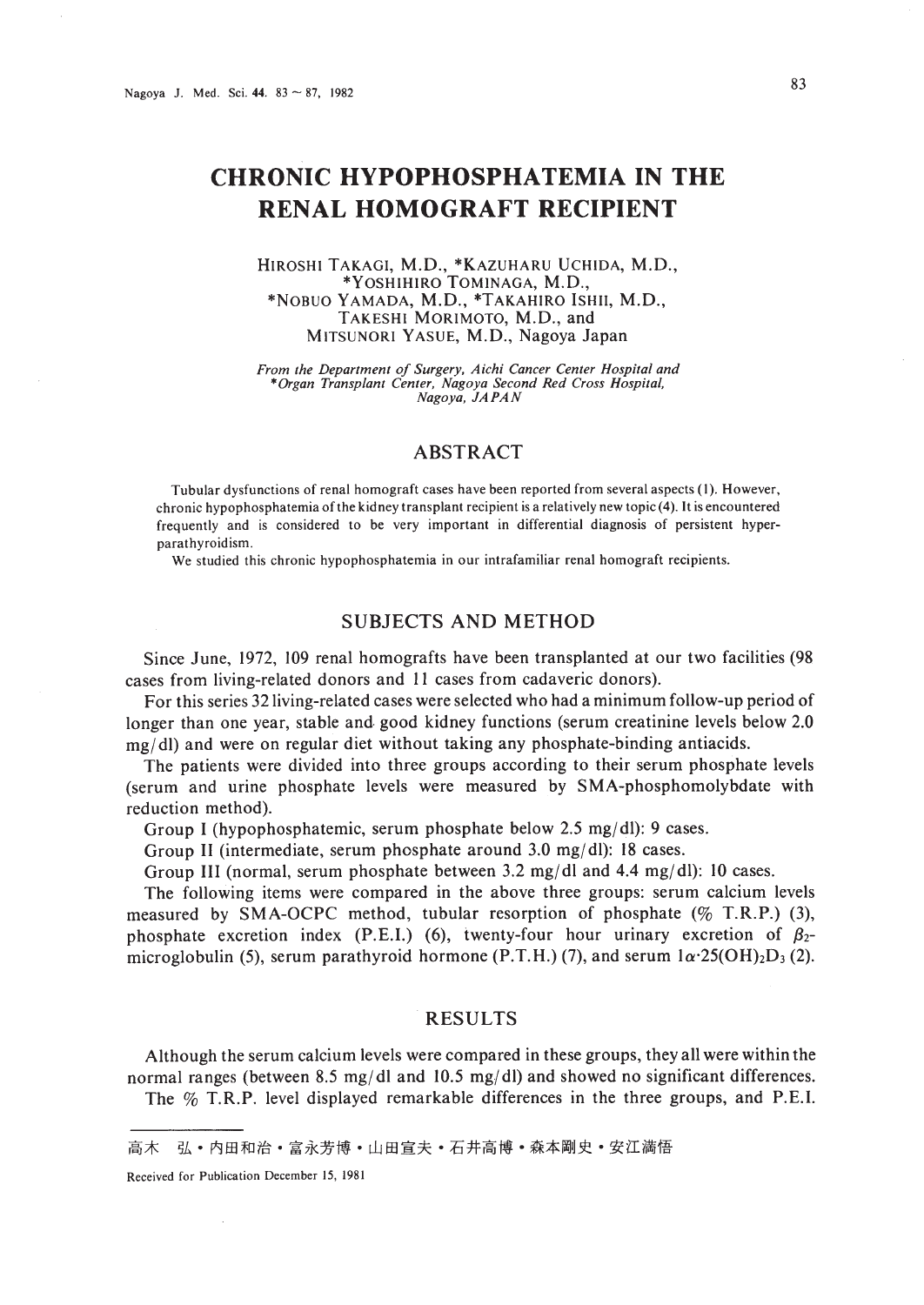

Fig. I The shaded areas show the normal ranges.

revealed further differences from the normal values in Group III (Fig. I).

The results of twenty-four hour urinary excretion of  $\beta_2$ -microglobulin which is increased in patients with impaired proximal tubular function were shown in Fig. 2. Each dot in the figure indicates the average of more than three values for each patient. Group I showed high values. Group III was close to the normal range and Group II exhibited intermediate values.

In order to rule out involvement of the parathyroid gland and an impaired Vitamin D metabolism, the serum P.T.H. and serum  $1\alpha \cdot 25(OH)_2D_3$ , which is the most potent substance of the Vitamin 0 metabolites, were measured (Figs. 3 and 4). Each dot indicates the average of the two values for each patient. Most cases in each group evidenced a normal P.T.H.level, although each group had sporadic cases with a high P.T.H. value. As for serum  $1\alpha$ ·25(OH)<sub>2</sub>D<sub>3</sub>, all patients of Group I had higher than normal levels (43.3 ± 4.5 pg/ml). Both Group II and Group III patients also displayed at least normal levels of  $1\alpha \cdot 25(OH)_2D_3$ .

It is thus concluded from these results that chronic hypophosphatemia in renal homograft recipients is due to the proximal tubular dysfunction of the transplanted kidney which is independent from involvement of the parathyroid gland or inadequate levels of active Vitamin D metabolites.

#### DISCUSSION

Our interest in chronic hypophosphatemia of renal homograft recipients dates back to 1978 when we transplanted a renal homograft into two uremic patients both of whom had definite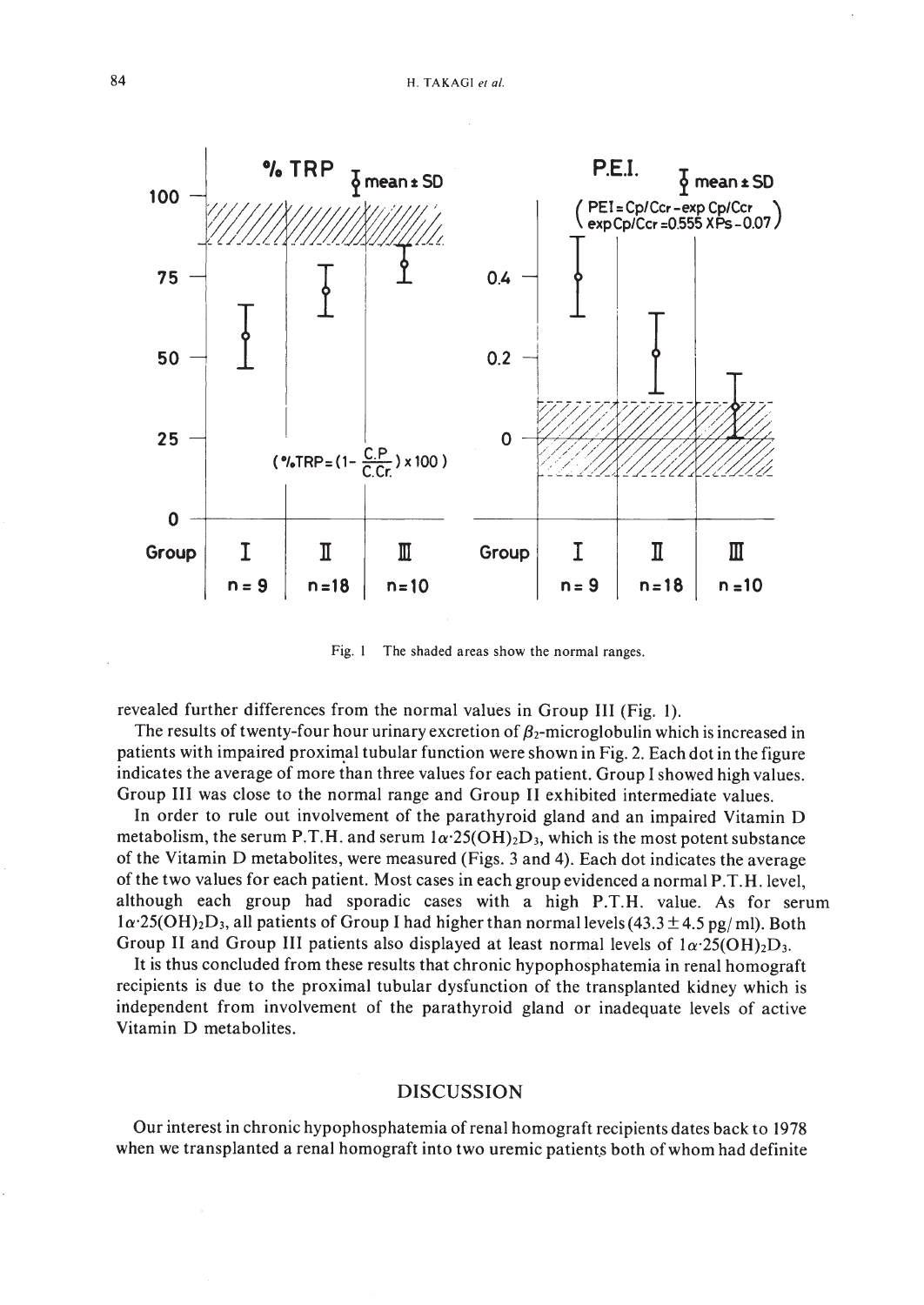



 $n = 11$ 

Group  $\begin{array}{|c|c|c|c|}\n\hline\nI & \Pi & \Pi \\
n=7 & n=11 & n=7\n\end{array}$ 

•

•

0.5



Fig. 4 The dotted line shows normal value.

 $\bar{z}$ 



Fig. 5 Post kidney transplant course of LD 64. C-Cr : Creatinine clearance S-Cr : Serum creatinine M-Pred: Methyl-prednisolone (Immunosuppressive drug)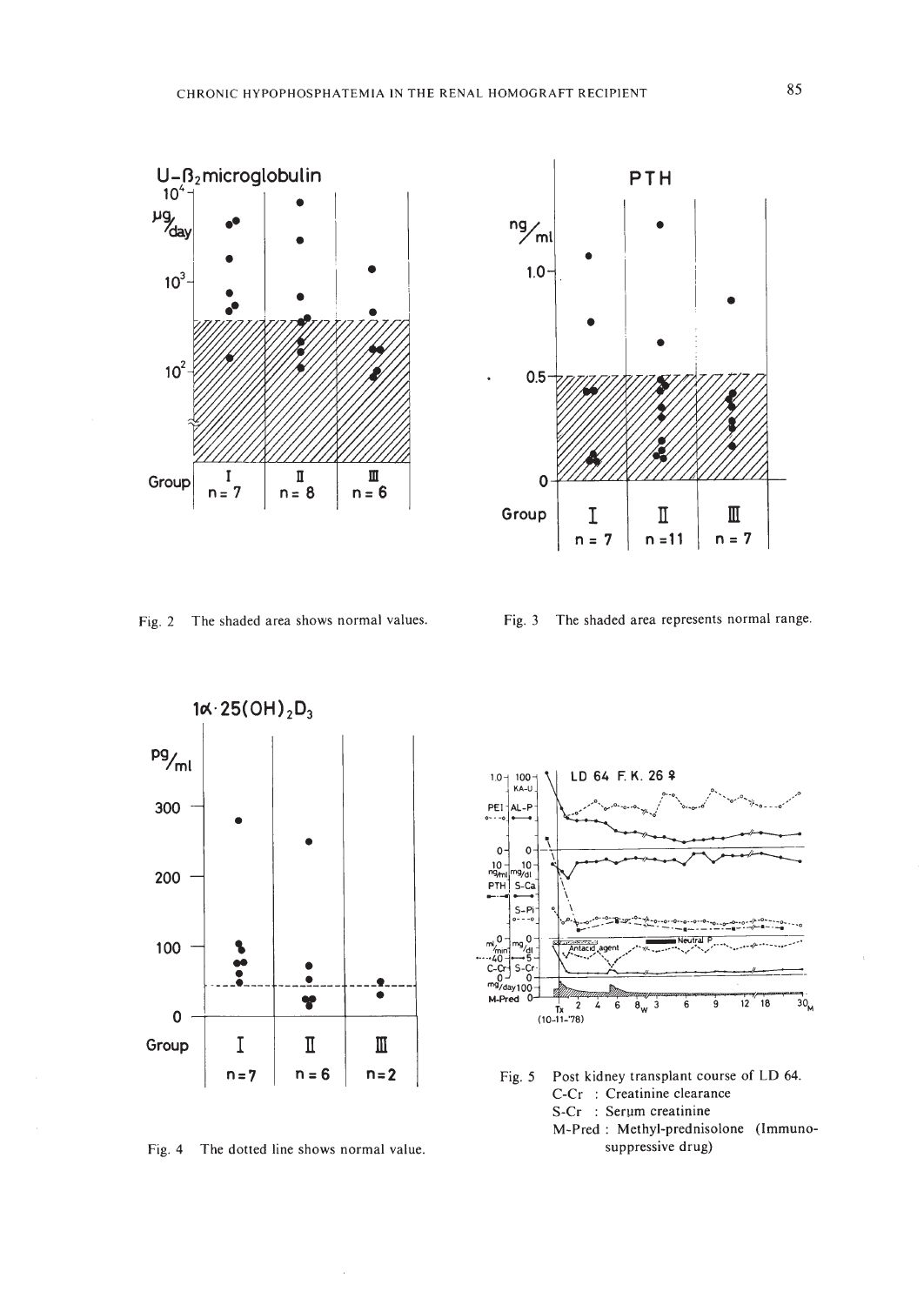

Fig. 6 Roentogenographies of patient's index finger before the transplant and 2.5 years after the transplant.

renal osteodystrophies due to secondary hyperparathyroidism. One of them has shown universal improvement of all the parameters of hyperparathyroidism, including serum alkaline phosphatase, serum parathyroid hormone, phosphate excretion index, and roentogenographic osteodystrophies.

Another case had one rejection episode which was treated successfully and then developed persistent hypophosphatemia associated with high phosphate excretion index (P.E.I.). Such hypophosphatemia was resistant to oral administration of a neutral phosphate substance, but other parameters of the hyperparathyroidism, namely, serum alkaline phosphatase (AL-P), parathyroid hormone (P.T.H.), and skeletal roentogenographies, showed remarkable improvements (Figs. 5 and 6). This patient also had adequate levels of  $1\alpha \cdot 25(OH)_2D_3$  (41.7 pg/ml and  $57.8$  pg/ml).

These experiences have made us investigate chronic hypophosphatemia in our transplant patients. We have learned that frequent chronic hypophosphatemia in renal homograft recipients is due to an intrinsic proximal tubular defect without involvement of the parathyroid gland and Vitamin D metabolism. Moreover, neither the phosphate excretion index nor the tubular resorption phosphate is a reliable parameter in the follow-up study of persistent hyperparathyroidism in renal homograft recipients.